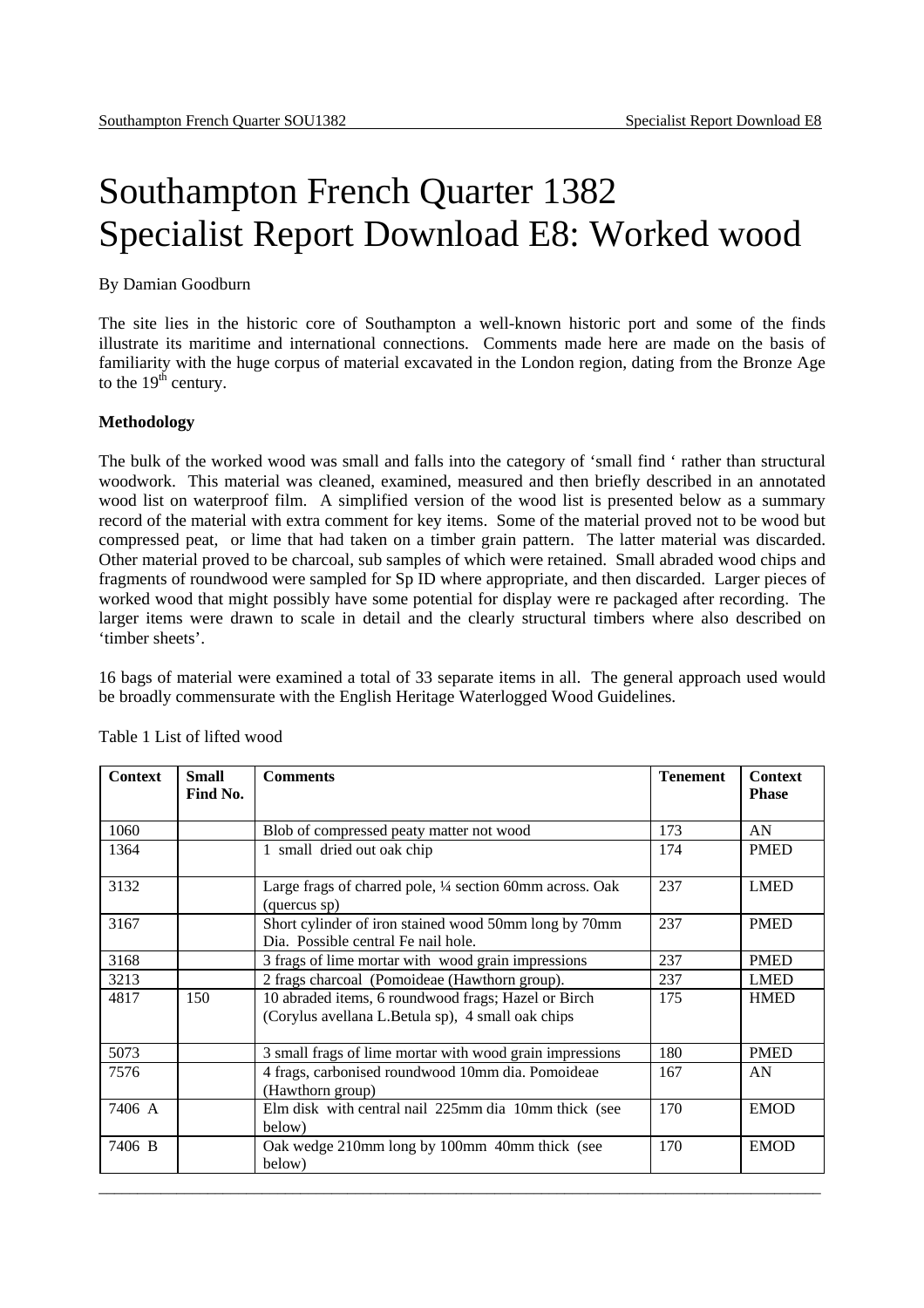Southampton French Quarter SOU1382 Specialist Report Download E8

| <b>Context</b> | <b>Small</b><br>Find No. | <b>Comments</b>                                                                                      | <b>Tenement</b> | <b>Context</b><br><b>Phase</b> |
|----------------|--------------------------|------------------------------------------------------------------------------------------------------|-----------------|--------------------------------|
| 7406 C         |                          | Sawn softwood off-cut, 0.47m long, 65mm wide by 32mm<br>thick.                                       | 170             | <b>EMOD</b>                    |
| 7406           | 290                      | Jointed oak beam in well frame see below L 0.85m, 260mm<br>wide by 170mm thick.                      | 170             | <b>EMOD</b>                    |
| 7406           | 291                      | Tightly curving oak beam c. 1.22m on the diagonal 300mm<br>wide by c.150mm thick. Jointed both ends. | 170             | <b>EMOD</b>                    |
| 7406           | 292                      | As above, other half of same log                                                                     | 170             | <b>EMOD</b>                    |
| 8029           | 306                      | Carbonised base of turned cylinder 50mm dia by 15mm<br>high                                          | 242             | <b>LMED</b>                    |

# **Comments**

# *A circular elm disk: 7406A (Tenement 170 - EMOD)*

This item would appear to have been some form of lid for a small tub or large jar. The possibility that it was a lid to a small toilet seat might also be considered!

# *An oak wedge: 7406B (Tenement 170 - EMOD)*

A small crudely axe shaped wedge was found in this well fill made from an oak off –cut. The axe used had a nicked edge. This sort of wedge could be used for many purposes such as splitting logs to wedging doors or chocking up structural timbers.

# *A dense exotic 'softwood' off-cut: 7406C (Tenement 170 - EMOD)*

A plank off-cut was found, covered in fresh manual saw marks and crude axe marks. It was also pierced by a small corroded iron nail indicating some sort of origin in a roughly made structure. What was really of interest about this off-cut was actually the raw material, which appeared to be some sort of dense subtropical 'pitch pine' type timber. Pitch pine (Long leaf yellow pines) is a group of dense rot resistant pines from the SE USA –Caribbean region. It was much used in 19<sup>th</sup> century nautical woodwork and joinery in Britain.

# *A charred turned cylinder base from 8029 (Small find 306) (Tenement 242 LMED)*

This item was perfectly round with concentric turning rings and centre marks. The splitting marks followed the rays in the timber showing that it had been turned out of a section of pole, goblet fashion with the heart in the middle rather than made from a split log section. It is likely that this was a tough smooth grained wood such as birch or box. It must have been the base of some form of cylindrical container or canister.

# *A substantial well foundation frame of three timbers (Tenement 170 - EMOD)*

It is clear that three oak timbers 7406: Small find No.s 290, 291 and 292 would still refit to form a horse shoe shaped frame c. 1.42m by 1.3m wide. Timber frames of curved elements used as foundation sills for wells of stone or brick are well known structures in London and elsewhere. The form of the assemblies varies. They were often cut out of three to four straight grained planks or beams. In the case of this Southampton example the beams are c. 170 mm thick oak up to 300mm wide. Two are strongly curved beams (small finds - 291 and 292) in which the grain follows the shape and the third a short length of straight timber. The curved beams were c. 1.22m on the diagonal and were tennoned into the straight timber: 7406 (small find 290). The joint was locked in place with pairs of 18mm oak pegs. Their other ends were slotted and an oak free tenon was slipped in and double pegged in both. This is a solid

 $\_$  ,  $\_$  ,  $\_$  ,  $\_$  ,  $\_$  ,  $\_$  ,  $\_$  ,  $\_$  ,  $\_$  ,  $\_$  ,  $\_$  ,  $\_$  ,  $\_$  ,  $\_$  ,  $\_$  ,  $\_$  ,  $\_$  ,  $\_$  ,  $\_$  ,  $\_$  ,  $\_$  ,  $\_$  ,  $\_$  ,  $\_$  ,  $\_$  ,  $\_$  ,  $\_$  ,  $\_$  ,  $\_$  ,  $\_$  ,  $\_$  ,  $\_$  ,  $\_$  ,  $\_$  ,  $\_$  ,  $\_$  ,  $\_$  ,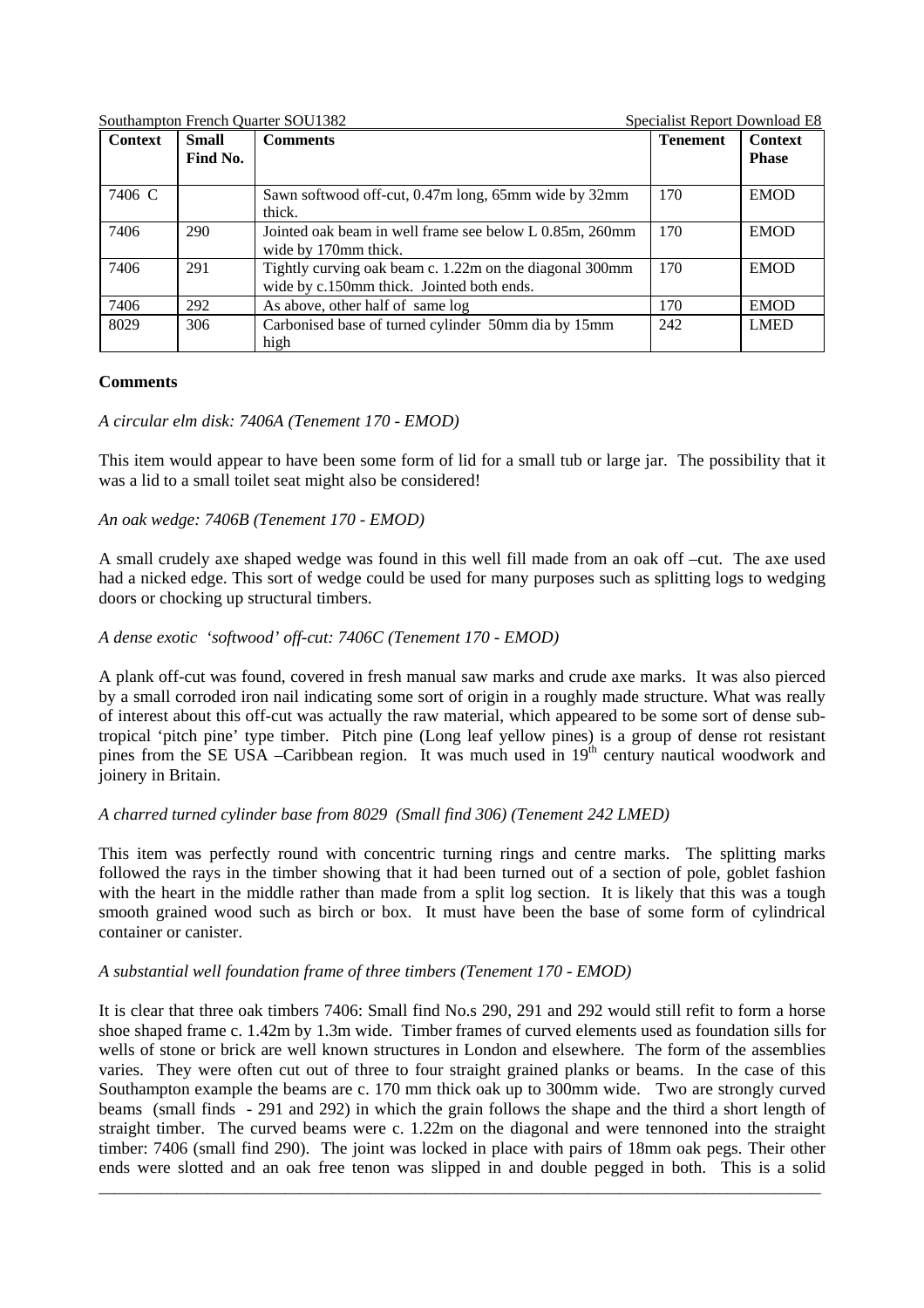#### Southampton French Quarter SOU1382 Specialist Report Download E8

coherent well base (or possibly head?) frame. There is no sign that the timbers were reused from a ship or any other structural use, the faces were clearly rather fresh when first exposed., the sapwood shows no sign of earlier decay or borer damage. However such timbers were widely used as brackets or 'knees' in ships to reinforce the joins, typically between cross beams and the vessels sides. These timbers show no signs of the necessary trimming or fastening holes, which would indicate that they had been used. However, they are very likely to have been prepared and stock piled for use as ship knees. Presumably the carpenters who made the well frame bought the timbers from a near by shipyard. Such crooked oak is normally derived from open grown trees.

#### *Dating*

The woodworking technology of pit-sawing combined with hewing off the bark and most of the sapwood was common place between c. 1500 and the end of the  $19<sup>th</sup>$  century so it is not closely datable. The solid condition of the timber and associated pottery however does suggest a late  $18<sup>th</sup>$  to early  $19<sup>th</sup>$  century dating for the frame. By coincidence this author has just assisted with the recording of a large group of 18th century ship knees in Dublin many of which were worked in the same way as the curved timbers of this frame.

#### *Clinker ship nails*

Evidence of clinker ship or boat building was retrieved near by in the form of a strip of three conjoined unused rectangular roves (see Specialist Download Report F6). The roves were used with iron nails to form a rivet used in ship and boat building mainly to hold the overlapping edges of clinker planking together.

 $\_$  ,  $\_$  ,  $\_$  ,  $\_$  ,  $\_$  ,  $\_$  ,  $\_$  ,  $\_$  ,  $\_$  ,  $\_$  ,  $\_$  ,  $\_$  ,  $\_$  ,  $\_$  ,  $\_$  ,  $\_$  ,  $\_$  ,  $\_$  ,  $\_$  ,  $\_$  ,  $\_$  ,  $\_$  ,  $\_$  ,  $\_$  ,  $\_$  ,  $\_$  ,  $\_$  ,  $\_$  ,  $\_$  ,  $\_$  ,  $\_$  ,  $\_$  ,  $\_$  ,  $\_$  ,  $\_$  ,  $\_$  ,  $\_$  ,